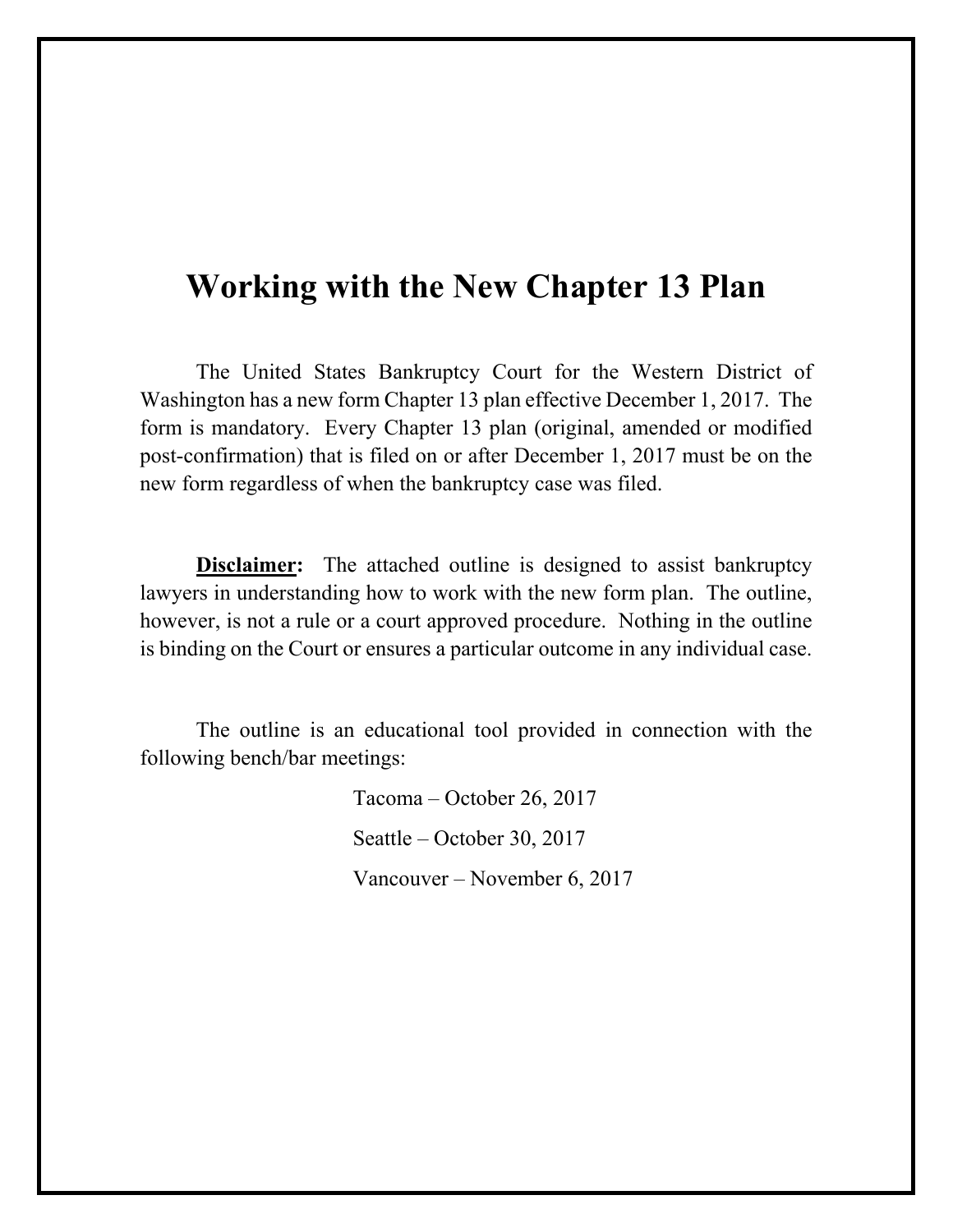## Bench/Bar Talking Points

## The New Chapter 13 Plan

### I. Section I.

- A. This section is new. The information in this section is required by the national rules and must be the first section.
- B. All three questions must be answered. There is no default.
	- 1. If you have anything in Section X, the answer to Section I.A must be yes.
	- 2. Even if you answer Section 1.B and 1.C no, you may still limit the amount of a secured claim based on a valuation of the collateral for the claim and avoid a security interest or lien using current methods (i.e. motions, adversary proceedings and claim objections).
	- 3. If you are paying less than the full amount of a non-910 collateral secured claim based on the value of the collateral in Section IV.C.3.b through the plan (as opposed to by claim objection or separate motion), then:
		- a. The answer to Section I.B must be yes.
		- b. You must state the amount of the proposed secured claim in the Debtor's Value of Collateral column in Section IV.C.3.b.
		- c. You must complete Section IV.C as required by new Local Bankruptcy Rule 3015-1(f)(1).
		- d. You must use the exact language of new Local Bankruptcy Rule 3015-1(f)(2) in Section X.
		- e. You must file evidence, use adversary proceeding service and file proof of service as required by new Local Bankruptcy Rules 3015-  $1(f)(3)-(5)$ .
	- 4. If you are paying less than the full amount of a secured claim based on 11 U.S.C. § 522(f) (i.e. judgment and certain other liens that impair an exemption) and you are doing the lien avoidance in the plan (as opposed to by separate motion), then:
		- a. The answer to Section I.B must be yes.
		- b. You must complete Section IV.C as required by new Local Bankruptcy Rule  $3015-1(g)(1)$ .
		- c. You must use the exact language of new Local Bankruptcy Rule  $3015-1(g)(2)$  in Section X.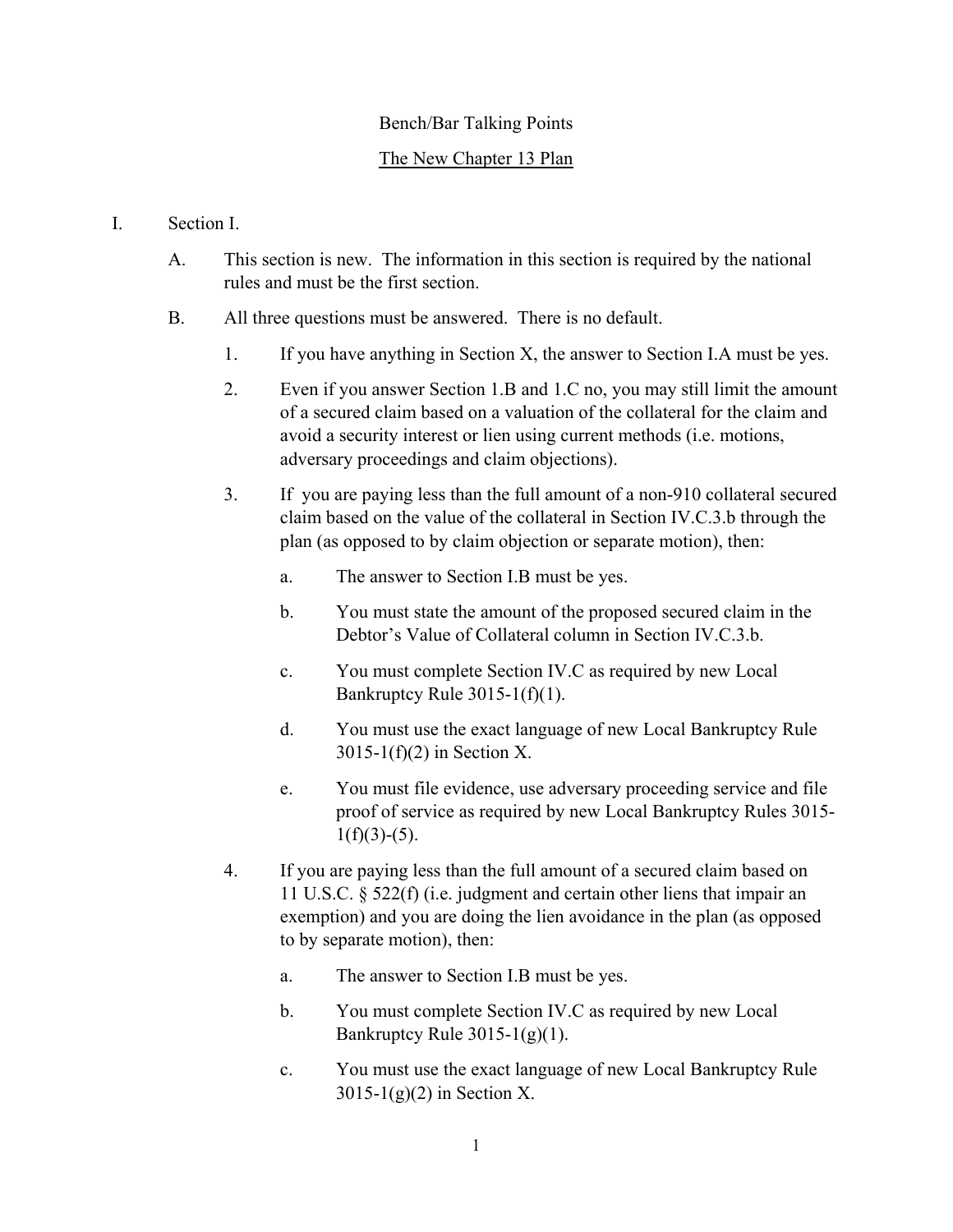- d. You must file evidence, use adversary proceeding service and file proof of service as required by new Local Bankruptcy Rules 3015-  $1(g)(3)-(5)$ .
- 5. If you are stripping a wholly unsecured junior lien based on 11 U.S.C. § 506 and you are doing so in the plan (as opposed to by an adversary proceeding or separate motion), then:
	- a. The answer to Section I.C must be yes.
	- b. You must complete Section IV.C as required by new Local Bankruptcy Rule 3015-1(f)(1).
	- c. You must use the exact language of new Local Bankruptcy Rule 3015-1(f)(2) in Section X.
	- d. You must file evidence, use adversary proceeding service and file proof of service as required by new Local Bankruptcy Rules 3015-  $1(f)(3)-(5)$ .
- C. Confirmation will be denied if:
	- 1. There is not an answer to each question in Section I.
	- 2. Section I.A is marked no, but there is anything in Section X.
	- 3. Section I.B is marked yes, but:
		- a. Section IV.C is incorrect.
		- b. Section X is incorrect.
		- c. There is not compliance with new Local Bankruptcy Rule  $3015 - 1(g)$ .
	- 4. Section I.C is marked yes, but:
		- a. Section IV.C is incorrect.
		- b. Section X is incorrect.
		- c. There is not compliance with new Local Bankruptcy Rule  $3015 - 1(f)$ .
- D. Filing a new plan that switches any answer in Section I to yes from either blank or no requires new service.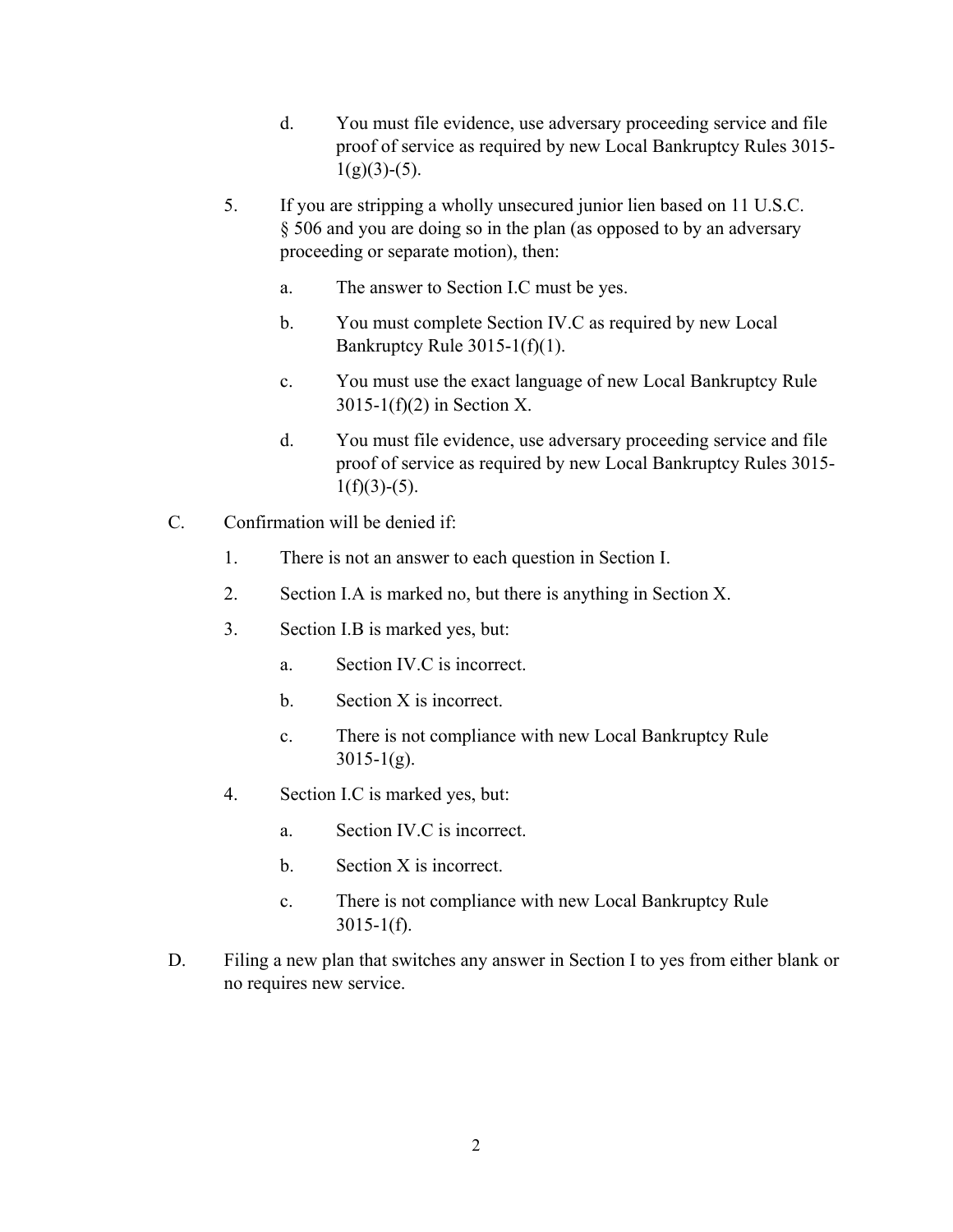- E. "Paper" (i.e. non-text) confirmation orders will be used when Sections I.B or I.C are marked yes.
	- 1. The paper order may only be submitted by the trustee as it is a replacement for the trustee's current text entry recommending confirmation.
	- 2. The language of the paper order will be identical to the language of the text order.
- II. Section II.
	- A. This section combines the information in Sections I and III of the existing plan.
	- B. There are minor language changes to existing Section II.
	- C. The primary reasons for combining the existing sections are:
		- 1. The topics are related.
		- 2. The Debtor bar did not like that the language about automatic extension of the plan term was separated from the commitment period language because a lot of debtors just saw the 36 month commitment period and assumed their plan would be done in 36 months.
- III. Section III.
	- A. This is Section II of the existing plan.
	- B. There are minor language and format changes.
- IV. Section IV.
	- A. Subsections A and B have minor language and format changes.
	- B. Subsection C was fairly significantly revised.
		- 1. The paragraphs in Subsection C before the numbered subsections were revised because there were some errors in the existing language and consensus that some of the language was not clear or inconsistent with how the trustees actually administered the plan.
		- 2. The numbered subsections in C were changed to meet the separate paragraph requirements of the national rules and to make the column headings and format more consistent.
		- 3. There are minor language changes.
	- C. Subsection E.
		- 1. There are minor language changes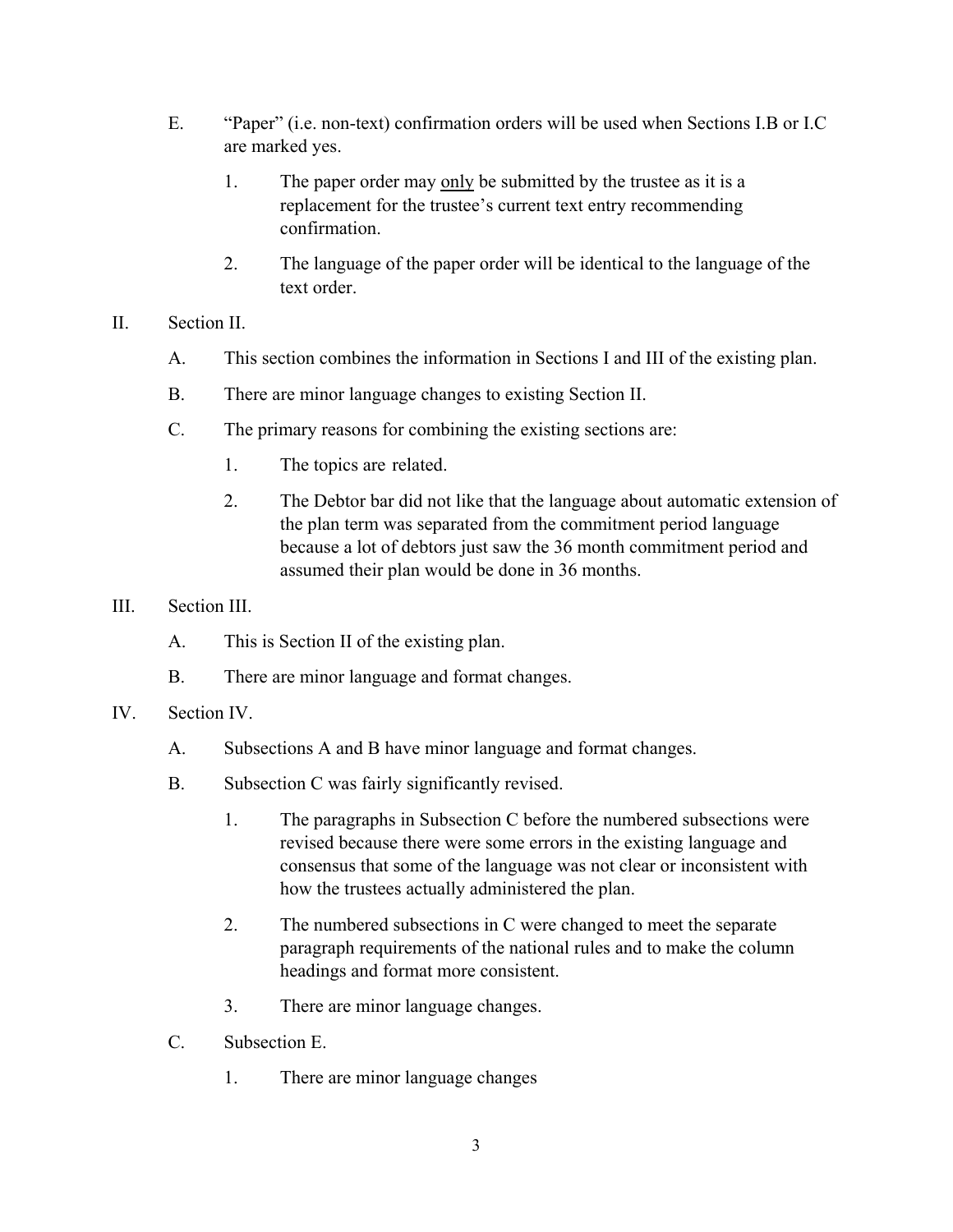- 2. The order of the information in existing subsections 1 and 2 (no longer numbered) was switched to fix a potential interpretation of the existing language that a debtor who has specially classified unsecured claims had to pay those in addition to the debtor's full projected disposable income.
- V. Section V.
	- A. This is Section VII of the existing plan. It was moved up to improve the flow of the plan by having the payment to creditor sections consecutive.
	- B. There are minor language changes.
- VI. Section VI.
	- A. This is Section V of the existing plan.
	- B. Relief from the co-debtor stay has been added as required by the national rules.
	- C. There are minor language changes dictated by the national rules.
- VII. Section VII.
	- A. This is Section VI of the existing plan.
	- B. There are minor language changes designed to simplify the section and the deletion of language that was originally for the benefit of the trustees, but which they no longer wanted.
	- C. There is new language granting creditors relief from stay for rejected property designed to match the relief secured creditors get on surrendered property. In part, this was in recognition that leased vehicles are almost always subject to security interests too.
- VIII. Section VIII.
	- A. There are minor language changes.
- IX. Section IX.
	- A. There are minor language changes.
- X. Section X.
	- A. This is sort of Section XII of the existing plan.
	- B. The information in this section is required by the national rules and must be the last section.
	- C. Voids all nonstandard provisions that appear in any other section and all modifications to or omissions from the form plan.
	- D. There can be absolutely no changes made to the form plan.